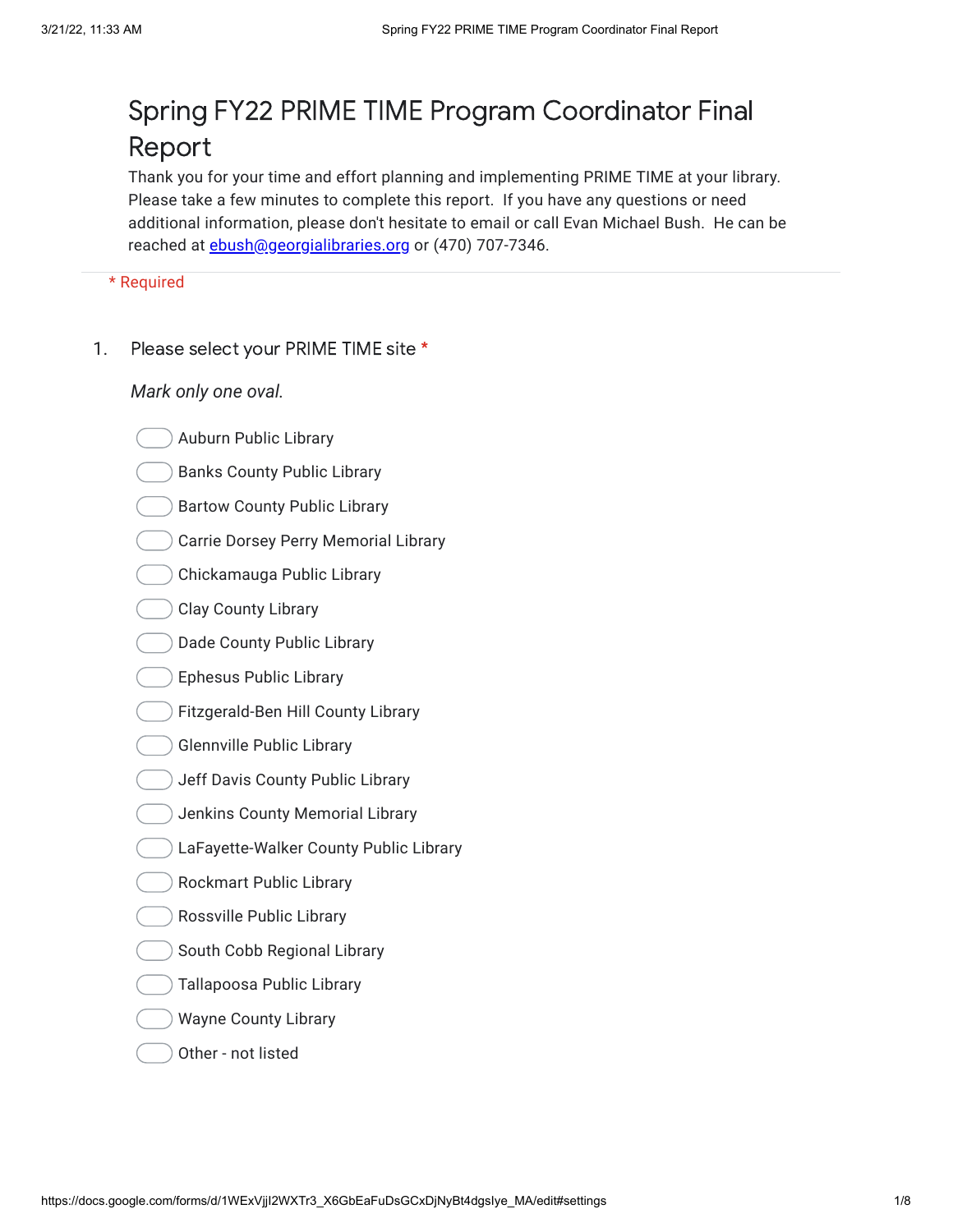- 2. Please provide your name and email address \*
- 3. When did you host your team organizational team? \*

*Example: January 7, 2019*

4. Did hosting the team meeting benefit the program? \*

| $\cup$ Yes        |  |  |
|-------------------|--|--|
| $( )$ No          |  |  |
| $\bigcirc$ other: |  |  |

- 5. Based on the information collected before the start of the program on registration cards, enter the total number of families that signed up for the program. \*
- 6. Based on the information collected before the start of the program on registration cards, enter the total number of individual participants that signed up for the program. \*
- 7. Please enter the number of families that attended on Week 1. \*
- 8. Please enter the number of families that attended on Week 2. \*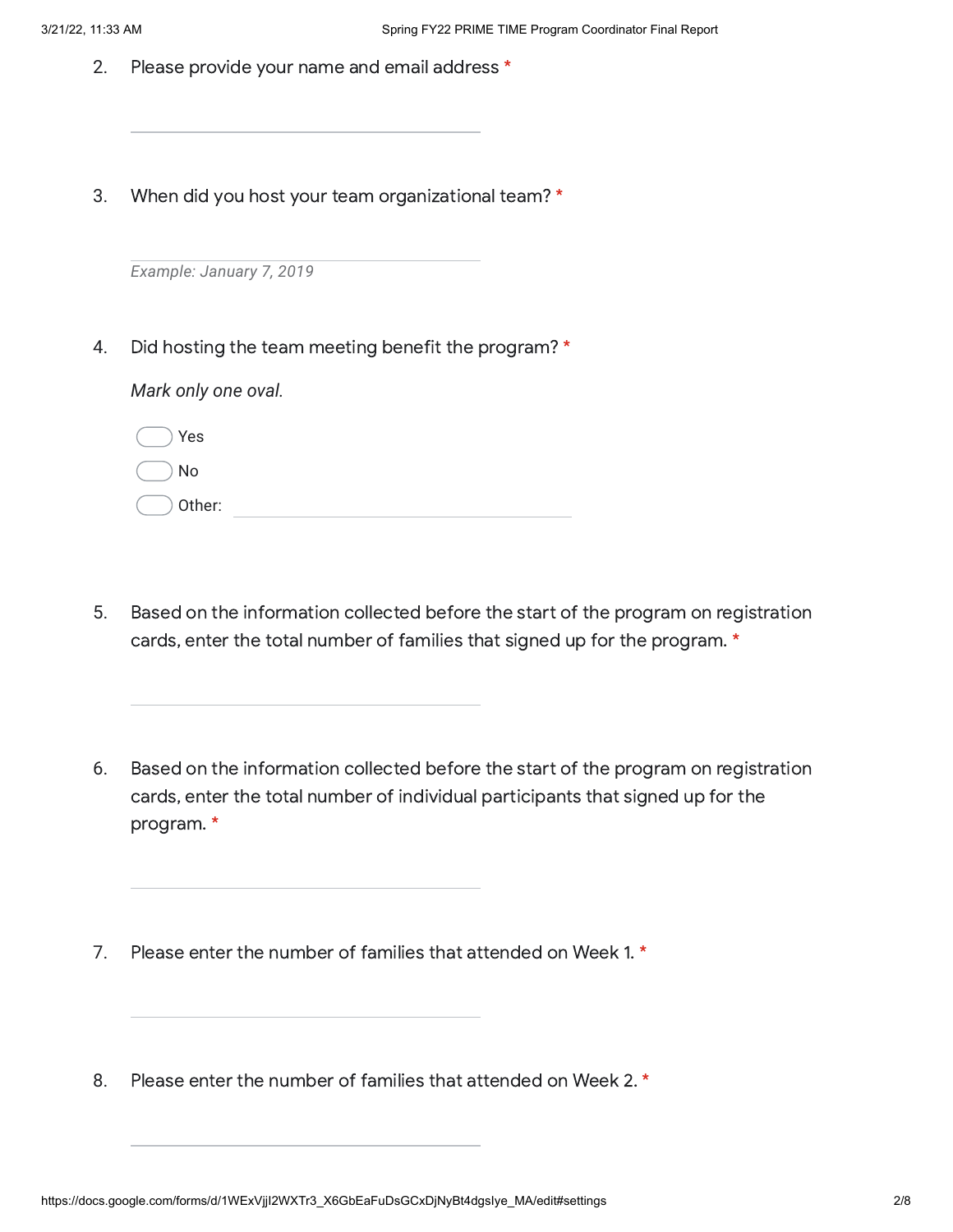- 9. Please enter the number of families that attended on Week 3. $*$
- 10. Please enter the number of families that attended on Week 4. \*
- 11. Please enter the number of families that attended on Week 5. \*

<u> 1980 - Johann Barbara, martxa alemaniar amerikan personal (h. 1980).</u>

- 12. Please enter the number of families that attended on Week 6. \*
- 13. Please enter the number of individuals that attended on Week 1. \*
- 14. Please enter the number of individuals that attended on Week 2. \*
- 15. Please enter the number of individuals that attended on Week 3. \*
- 16. Please enter the number of individuals that attended on Week 4. \*
- 17. Please enter the number of individuals that attended on Week 5. \*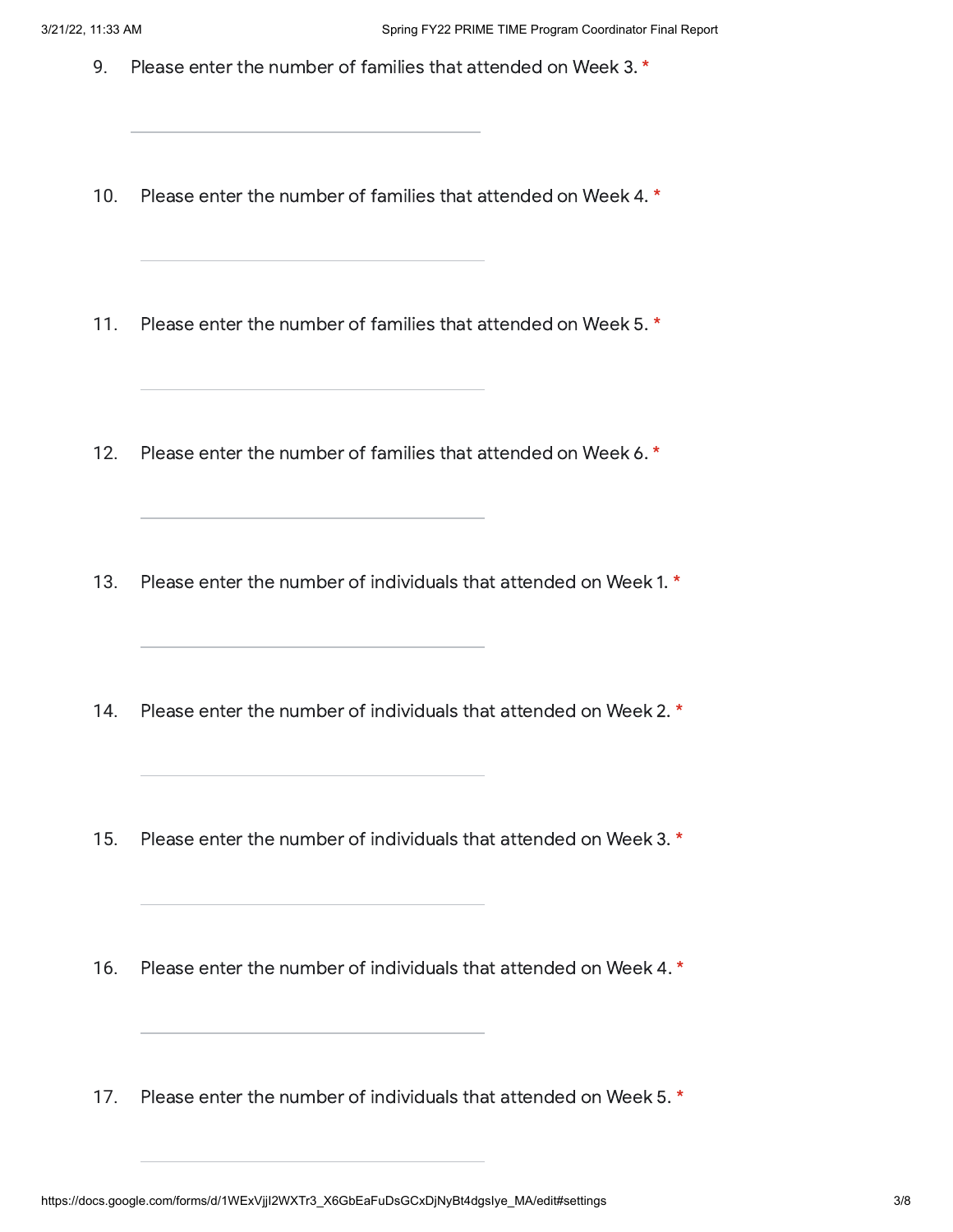- 18. Please enter the number of individuals that attended on Week 6. \*
- 19. Based on information collected on registration cards and/or documented on attendance records, please enter the AVERAGE number of program participants in each of the specified age categories. \*

*Mark only one oval per row.*

|                                                                              | $0 - 5$<br>participants | $6 - 10$<br>participants | $11 - 15$<br>participants | $16 - 20$<br>participants | $21 - 25$<br>participants | More than<br>25<br>participants |
|------------------------------------------------------------------------------|-------------------------|--------------------------|---------------------------|---------------------------|---------------------------|---------------------------------|
| Preschool<br>Participants<br>(ages $0 - 5$<br>yrs)                           |                         |                          |                           |                           |                           |                                 |
| Elementary<br>School<br>Participants<br>(ages 6 - 10<br>yrs)                 |                         |                          |                           |                           |                           |                                 |
| Middle and<br>High School<br>School<br>Participants<br>(ages 11 -<br>17 yrs) |                         |                          |                           |                           |                           |                                 |
| Adult<br>Participants<br>(ages 18<br>and up)                                 |                         |                          |                           |                           |                           |                                 |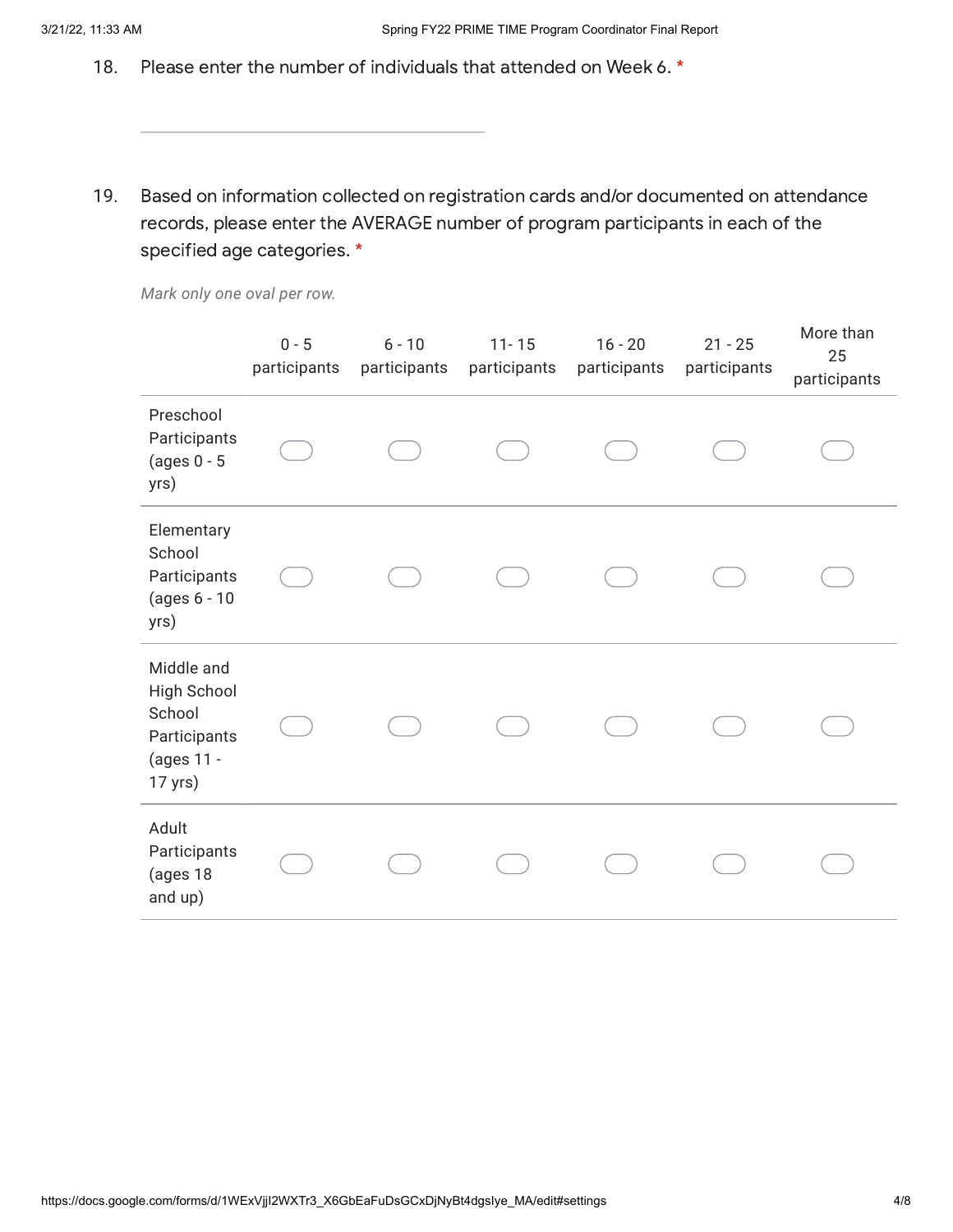20. Please click to indicate whether library card applications were offered to all participants. \*

*Mark only one oval.*

|  | Yes |
|--|-----|
|  | No  |

21. How many new or renewed (please include any cards that were reinstated or unblocked) library cards were issued? \*

- 22. How many participants had valid, unblocked library cards before the program began? \*
- 23. Please indicate the frequency at which participants (adults and children) visited the library to utilize resources or to participate in other programs or special events after PRIME TIME ended. \*

- Very Frequently
- Somewhat Frequently
- Not Very Frequently
- Never
- N/A LIbraries closed due to COVID-19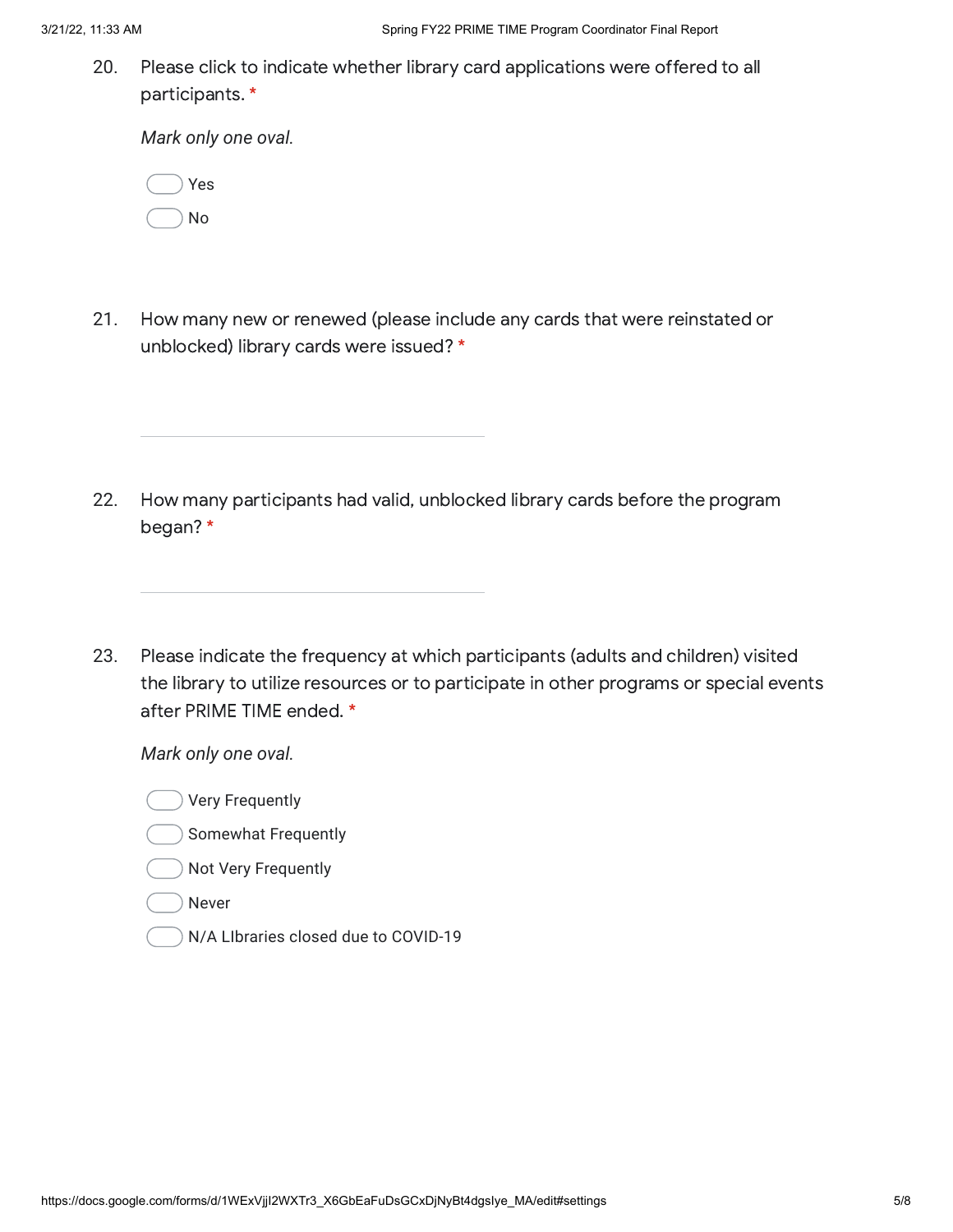24. Please indicate the level at which participants demonstrated an increased awareness of library resources, services, learning opportunities available to them as a result of the Library Commercials. \*

*Mark only one oval.*

- High Increase of Awareness
- Some Increase of Awareness
- Low Increase of Awareness
- No Increased Awareness Observed
- N/A Library closed due to COVID-19
- 25. Please indicate the level at which adult caregivers demonstrated an enhanced sense of their role as educators for their children. \*

*Mark only one oval.*

- High Level of Enhancement
- Some Level of Enhancement
- Low Level of Enhancement
- No Enhancement Observed
- 26. Please indicate the level at which participants demonstrated an increased level of comfort in the library setting over the course of the PRIME TIME sessions. \*

- High Increase of Comfort
- Some Increase of Comfort
- Low Increase of Comfort
- No Increased Comfort Observed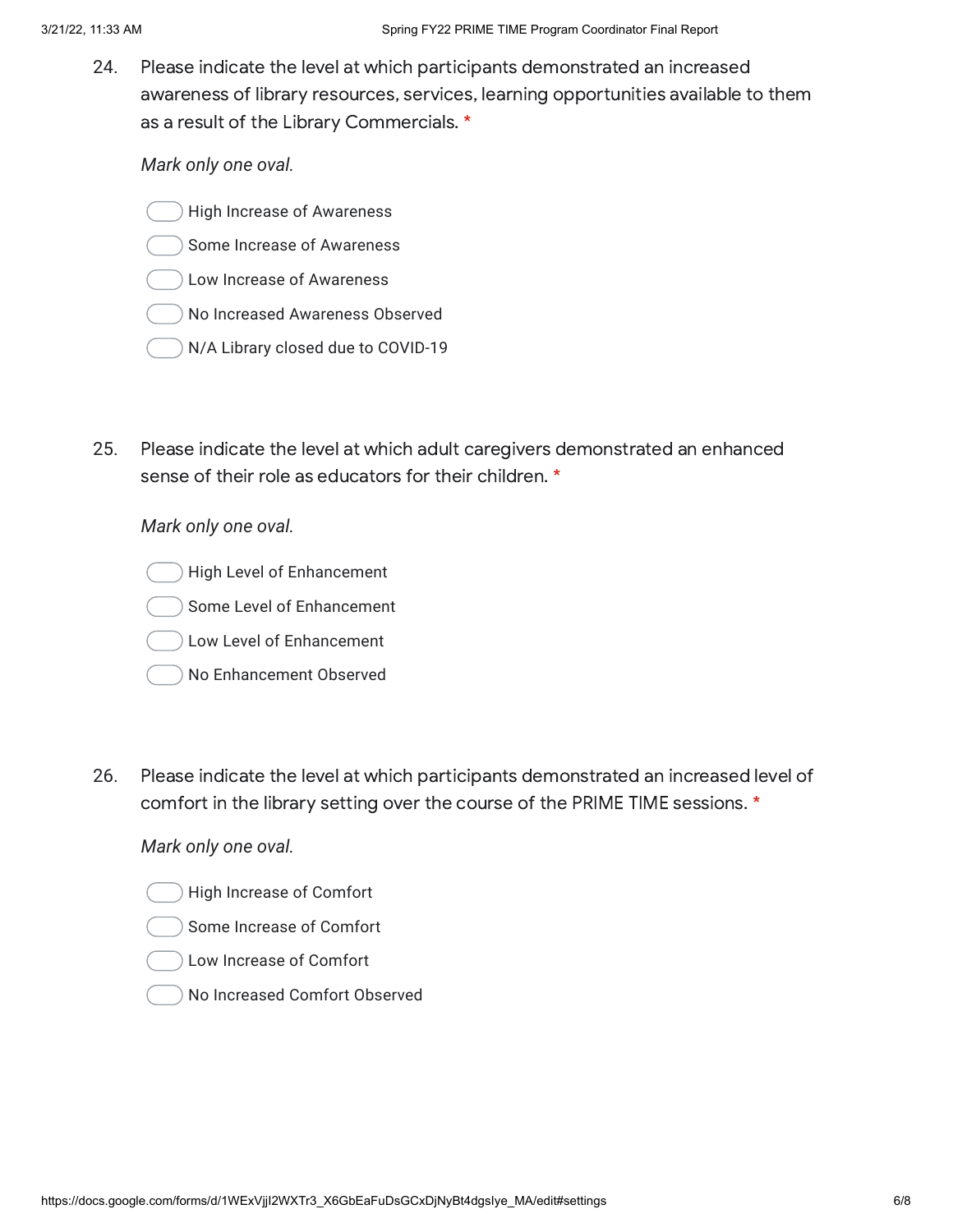27. Please indicate the level at which your library's relationship with the target audience improved as a result of implementing PRIME TIME. \*

*Mark only one oval.*

- High Improvement of Relationship
- Some Improvement of Relationship
- Low Improvement of Relationship
- No Improvement Observed
- 28. Please indicate whether the library established or strengthened any partnerships with other agencies, institutions, businesses, civic organizations, or other groups as a result of implementing PRIME TIME. \*

*Mark only one oval.*

|  | Yes |
|--|-----|
|  | No  |

29. Please indicate the level at which you believe your library benefited overall from implementing PRIME TIME. \*

*Mark only one oval.*



30. Please take a moment to share your favorite moments from PRIME TIME. \*